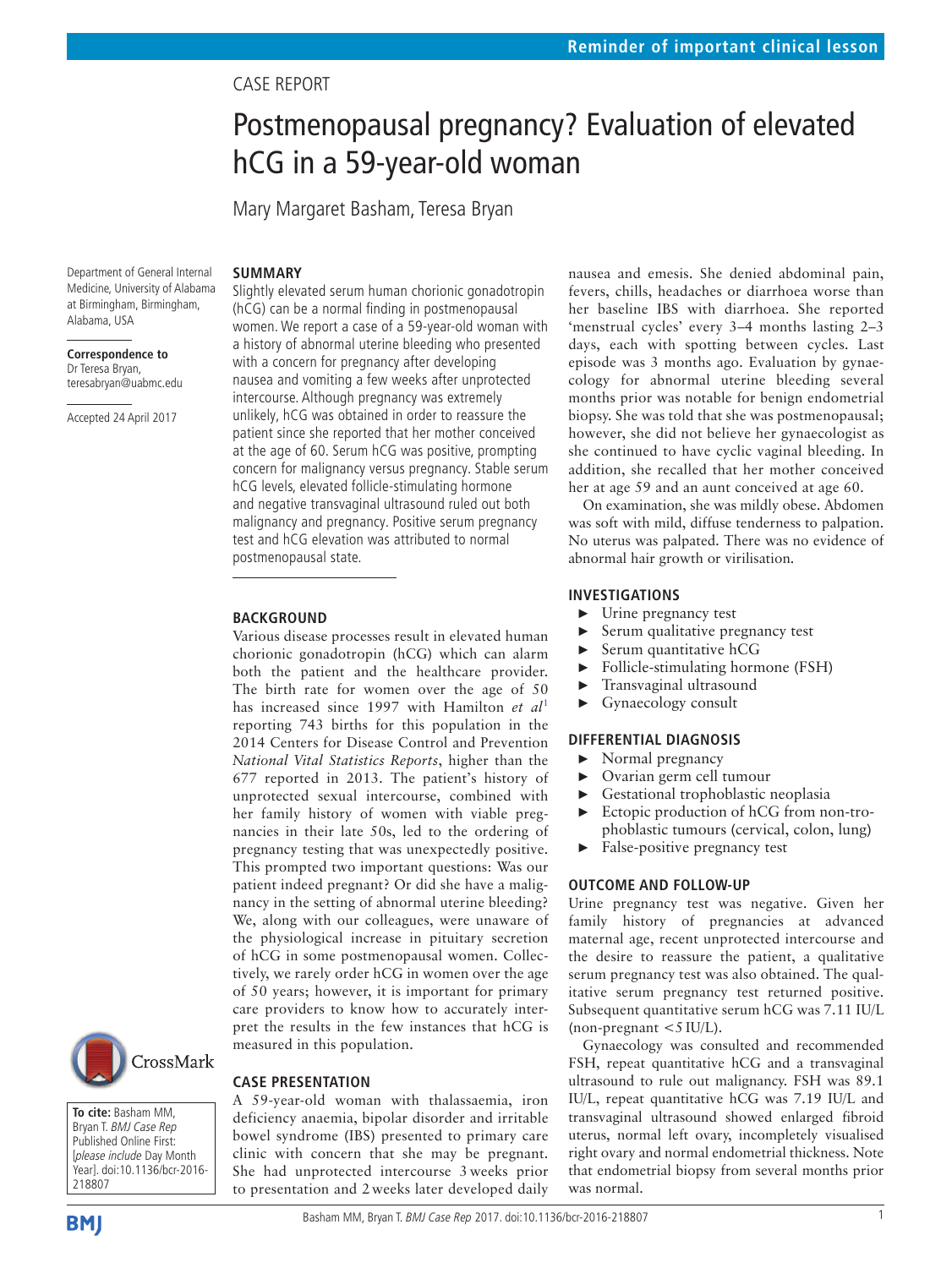## **Reminder of important clinical lesson**

Given repeat hCG remained <10IU/L and ultrasound was negative for a mass or intrauterine pregnancy, her elevated hCG was attributed to a postmenopausal state and no further workup was pursued. Her nausea and vomiting resolved and was attributed to viral gastroenteritis. She had a negative routine screening colonoscopy as well. She continues to follow closely with gynaecology to monitor postmenopausal bleeding without a clear source.

#### **Discussion**

In postmenopausal women, hCG is produced alongside the structurally similar luteinizing hormone (LH)/FSH by the anterior pituitary, and it has 50% of the biological activity of hCG produced in pregnant women.<sup>[2](#page-1-1)</sup> As levels of oestrogen/ progesterone decrease in the postmenopausal state, FSH increases since low levels of sex hormones are insufficient to provide the necessary negative feedback on the hypotha-lamic–pituitary–ovarian axis.<sup>[3](#page-1-2)</sup> Snyder *et al*<sup>[4](#page-1-3)</sup> found that serum hCG concentrations increased with age in 720 non-pregnant women. Levels in women  $>55$  years were higher (<2.0 to 13.1 IU/L) compared with non-pregnant women 18–40 years (<2.0 to 4.6 IU/L) and 41–55 years (<2.0 to 7.7 IU/L). In women aged  $>55$  years, 16 out of 240 (6.7%) had serum  $hCG > 5$  $hCG > 5$  IU/L. Similarly, Patel *et al*<sup>5</sup> found that 56 out of 666 women >55 years old had hCG level >5 IU/L yielding a prevalence of 8.4% in their study.

Urine pregnancy tests have a threshold of 20 IU/L of hCG, whereas serum pregnancy tests detect much lower levels of hCG (5 IU/L). Serum levels <5IU/L are consistent with premenopausal, non-pregnant states; levels <14IU/L are seen in normal postmenopausal women aged >55 years. In perimenopausal women, a non-pregnant state is likely with hCG levels 5–14 IU/L when  $FSH > 20$  IU/L.<sup>4</sup>

With the availability of serum tests with such sensitivity, more women may be referred for further evaluation of malignancy or, as in our case, pregnancy. Positive pregnancy tests may also be noted in pathological conditions such as trophoblastic and non-trophoblastic malignancies. Er et al<sup>[6](#page-2-0)</sup> report two cases of women with false-positive urine pregnancy tests before being diagnosed with colon and cervical cancer, respectively. Quantitative serum hCG levels were <5 IU/L and the false-positive pregnancy tests were attributed to cross-reactivity of similar hCG subunits. Caution should be exercised when evaluating potential malignant aetiologies. Cole et al<sup>[7](#page-2-1)</sup> report six women with history of gestational trophoblastic disease and mean hCG 9.5 IU/L who underwent unnecessary chemotherapy for presumed recurrence of malignancy. They also report three cases that had renal transplant surgery cancelled after a routine hCG level was obtained. These findings demonstrate the potential for significant morbidity with the misinterpretation of physiologic pituitary production of hCG. With the prevalence of positive hCG (defined as hCG level >5 IU/L) among postmenopausal women of approximately 6%–8%, this opens the opportunity for misinterpretation of normal hCG levels by primary physicians. $4<sup>3</sup>$ 

With normal intrauterine pregnancy, hCG levels are >50IU/L within the first week of conception and double every 48hours with peak hCG at gestation week 10 (range 27300–233000 IU/L)<sup>9</sup> hCG levels  $>100000$  IU/L are expected in gestational trophoblastic neoplasia, with the understanding that overlap with normal pregnancy levels may exist.<sup>[8](#page-2-3)</sup> Given hCG level overlap in normal pregnancy and gestational trophoblastic disease, ultrasound is often necessary to differentiate.<sup>9</sup> Summary of hCG values is given in [table](#page-1-5) 1.

<span id="page-1-5"></span>

| Table 1<br>Summary of human chorionic gonadotropin (hCG) values. |                   |
|------------------------------------------------------------------|-------------------|
| Category                                                         | hCG levels (IU/L) |
| Premenopausal (aged 18-40 years), non-pregnant                   | <5                |
| Perimenopausal (aged 41-55 years), non-pregnant                  | -8                |

| Postmenopausal (aged >55 years)     | $~<$ 14      |
|-------------------------------------|--------------|
| Early normal pregnancy              | >50          |
| Pregnancy, second-third trimester   | 27300-233000 |
| Gestational trophoblastic neoplasia | >100000      |

#### **Learning points**

- ► Serum human chorionic gonadotropin (hCG) <14 IU/L and follicle-stimulating hormone >20 IU/L are consistent with normal menopause.
- ► In unclear cases of menopause, a 3-week course of oestrogen followed by repeat hCG can confirm intact and normal hypothalamic–pituitary axis in postmenopausal women.
- ► Suspected cases of malignancy are suggested by elevated free beta-subunit of hCG.

Typically, low hCG levels along with FSH >20 is sufficient to rule out pregnancy in perimenopausal women.<sup>4</sup> However, if further confirmation is desired to confirm normal pituitary production of hCG, a 2–3week course of oestrogen containing birth control pills can be given followed by a repeat hCG level. hCG of <1IU/L is consistent with physiologic pituitary production. The decrease in hCG is believed to be a direct result of appropriate negative feedback on the hypothalamic-pituitary-ovarian axis by oestrogen.<sup>7</sup> In cases of suspected malignancy, a free beta-subunit hCG should be measured and, if elevated, followed by appropriate imaging and referral as studies have suggested free beta-hCG is a marker of trophoblastic tumours. LH and FSH in ectopic production of hCG in non-trophoblastic tumours are expectedly low.<sup>8</sup>

Primary internists need to be aware of normal pituitary secretion of hCG in postmenopausal women (<14IU/L) to avoid unnecessary evaluation and to prevent unnecessary anxiety in postmenopausal women.

**Contributors** Both authors are contributors to this manuscript. MMB was a resident in continuity clinic and TB was the attending faculty. TB is the guarantor of the work. MMB wrote the draft of the paper and TB provided mentorship and guidance. Both authors participated in the literature search and in the care of the patient.

**Competing interests** None declared.

**Patient consent** Obtained.

**Provenance and peer review** Not commissioned; externally peer reviewed.

© BMJ Publishing Group Ltd (unless otherwise stated in the text of the article) 2017. All rights reserved. No commercial use is permitted unless otherwise expressly granted.

#### **References**

- <span id="page-1-0"></span>Hamilton Brady E, Martin Joyce A, Osterman Michell JK, et al. Births: final data for 2014. Natl Vital Stat Rep 2014;64:1–64.
- <span id="page-1-1"></span>2 Birken S, Maydelman Y, Gawinowicz MA, et al. Isolation and characterization of human pituitary chorionic gonadotropin. [Endocrinology](http://dx.doi.org/10.1210/endo.137.4.8625917) 1996;137:1402-11.
- <span id="page-1-2"></span>3 Cole LA, Khanlian SA, Muller CY. Detection of perimenopause or postmenopause human chorionic gonadotropin: an unnecessary source of alarm. Am J Obstet [Gynecol](http://dx.doi.org/10.1016/j.ajog.2007.09.034) 2008;198:275.e1–275.e7.
- <span id="page-1-3"></span>4 Snyder JA, Haymond S, Parvin CA, et al. Diagnostic considerations in the measurement of human chorionic gonadotropin in aging women. [Clin Chem](http://dx.doi.org/10.1373/clinchem.2005.053595) 2005;51:1830–5.
- <span id="page-1-4"></span>5 Patel KK, Qavi AJ, Hock KG, et al. Establishing reference intervals for hCG in postmenopausal women. [Clin Biochem](http://dx.doi.org/10.1016/j.clinbiochem.2016.11.017) 2017;50:234–7.